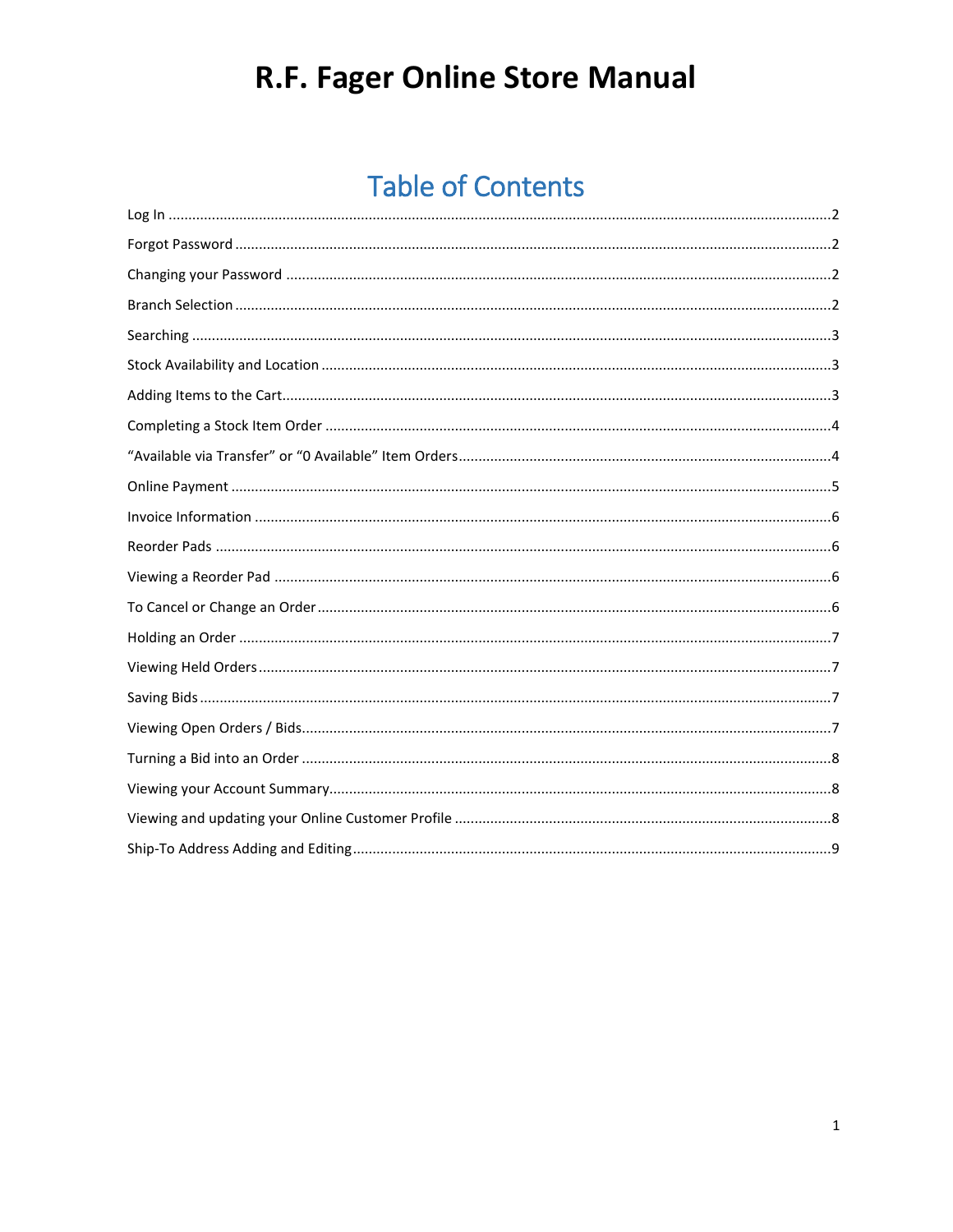### <span id="page-1-0"></span>Log In

In Google Chrome or Mozilla Firefox enter [https://store.rffager.com](https://store.rffager.com/webcat/) or browse to [www.rffager.com](http://www.rffager.com/) then in the upper right click on Contractor ONline Ordering.

Then click on the Place An Order button.

Enter the Username (email address) and Password you provided then click on the Sign In button. When logged in, your account name and customer # will show in the upper right.

### <span id="page-1-1"></span>Forgot Password

If you have an Online Store account and have forgotten your password browse to<https://store.rffager.com/webcat/> enter your username (email address) then click on the Forgot Password link.

Then enter your username (email address) and click on the Reset Password Now button. You will receive an email with a temporary password then once logged in you can create a new password.

### <span id="page-1-2"></span>Changing your Password

In the upper right click on the Account Tools button then select My Account.

On the My Account page click on the Change Password button.

On the Set New Password page enter your current password. Then enter the new password being mindful of the rules. Re-enter your newly chosen password to confirm then click on the Submit Request button. You will receive a response that you have successfully changed your password.

### <span id="page-1-3"></span>Branch Selection

Your account was setup with the default branch that you chose. You can view your current branch by clicking on Change Pickup Branch at the upper right.

If you need to pick up an item from a different branch change the branch setting before beginning the order.

#### If using Fager Delivery or UPS change your branch to Camp Hill before beginning your order.

You can change the branch by selecting it from the dropdown list and clicking on the Save Change button.



| sauting/flasecont |                    |
|-------------------|--------------------|
|                   |                    |
|                   | Reset Password Now |



| Current Password - |                                                              |
|--------------------|--------------------------------------------------------------|
| New Password *     |                                                              |
|                    | . Must be at least 8 crassciers                              |
|                    | - Must contain at least (1) Uppercase & (1) Lowercase Letter |
|                    | - Must contain at least (1) Number                           |
|                    | « Must contain at least (1) Special Character                |
| Confirm Password   |                                                              |
|                    | <b>Sutenit Request</b>                                       |

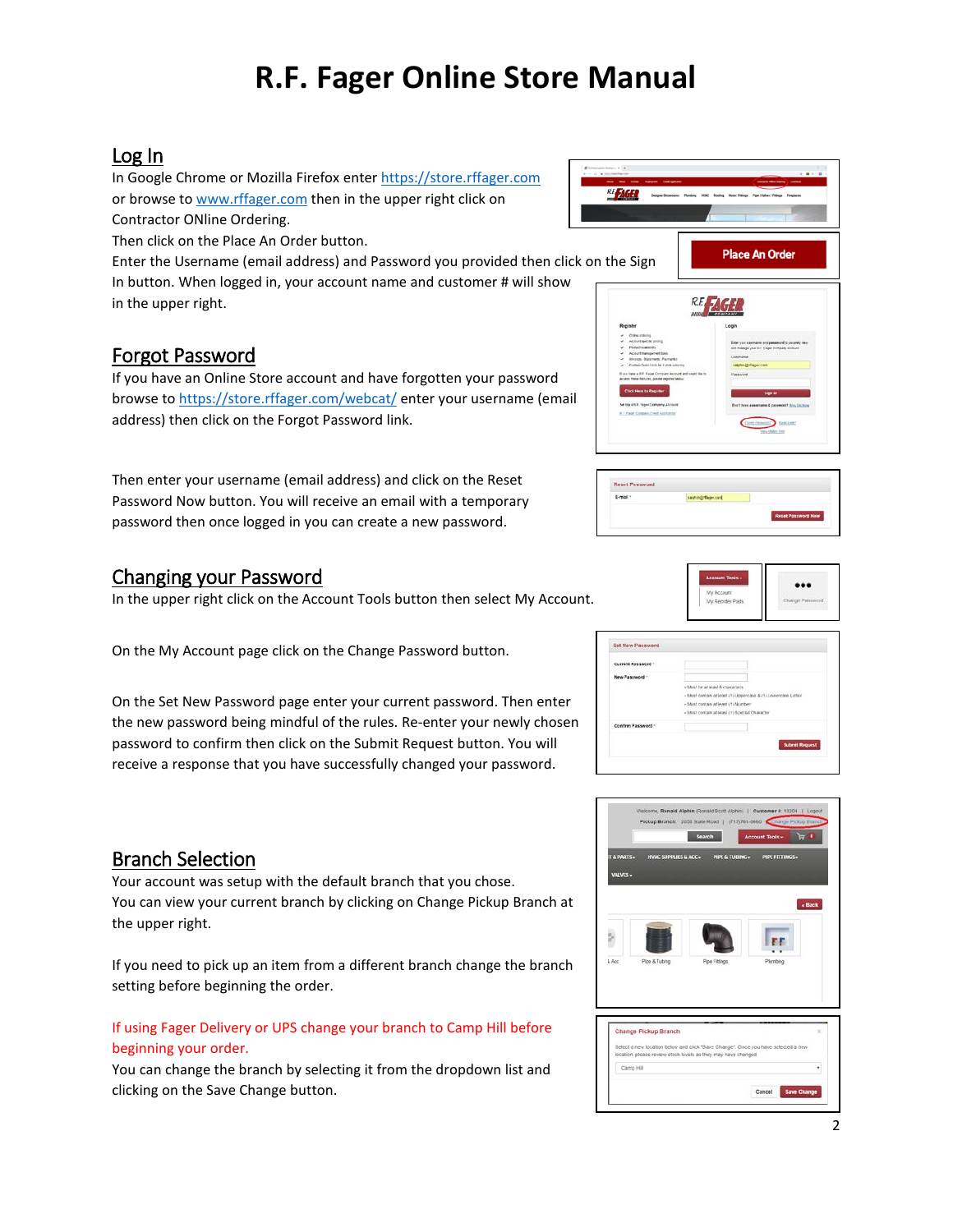### <span id="page-2-0"></span>Searching

You can use the Search box by using specific part numbers or by using keywords.

Remember until you are familiar with the system using fewer more common words will return more options.

You can also use the pictured categories to narrow the results then use the Filter By check boxes on the left to further reduce the results.

#### <span id="page-2-1"></span>Stock Availability and Location

The displayed quantity in the Stock column is for your selected branch only. If you hover over the word Check it will show the availability of the item for each branch.

If you see "Available via Transfer" that means your selected branch does not have enough of the item in stock to fulfill the order but there is enough within all other branches to satisfy the order.

When you view a Cart with an "Available via Transfer" or "0 Available" item in it you will get this message near the top of the page.

For "Available via Transfer" items when you click on the Checkout button you will get this message. You must enter a date to proceed. We will review the order and make any needed changes to transfer in the required equipment.

For "0 Available" items when you click on the Checkout button you will get this message. Clicking the Proceed as Bid sends the order into our system in a Bid Status. We will review the order and contact you with any questions. If you wish the order to become an active order please make a note on the order with the requested shipping date and method or contact us so that we can make the needed changes.

#### **Your Attention Re** One or more items are not available in the quantity specified Items in red may need to be stock transfe Your cart has a situation requiring your attention One or more items do not have sufficient stock at the selected location. 5 working days.<br>sfer option, Enter a future Required Date that is more than 5 days fro To use the tran and Click Checkout Now<br>Or Click Return To Cart to adjust quantities or to select another branch **Required Date** Return to Cart Checkout Now Your cart has a situation requiring your attention .<br>Allema do not have suffici Click Return To Carl to adjust quantities, or<br>Click Return To Carl to adjust quantities, or<br>Click Proceed as Bid and let us know if you would like us to order this material in the O Notes section of the next page Return to Cart Proceed as Bid

### <span id="page-2-2"></span>Adding Items to the Cart

Once you have found what you are looking for enter a quantity then click on the Add button. You can continue shopping for other equipment in the same way. You can also enter the quantity of multiple items on a page then at the bottom click on the Add All button.







.<br>Stock 81 Available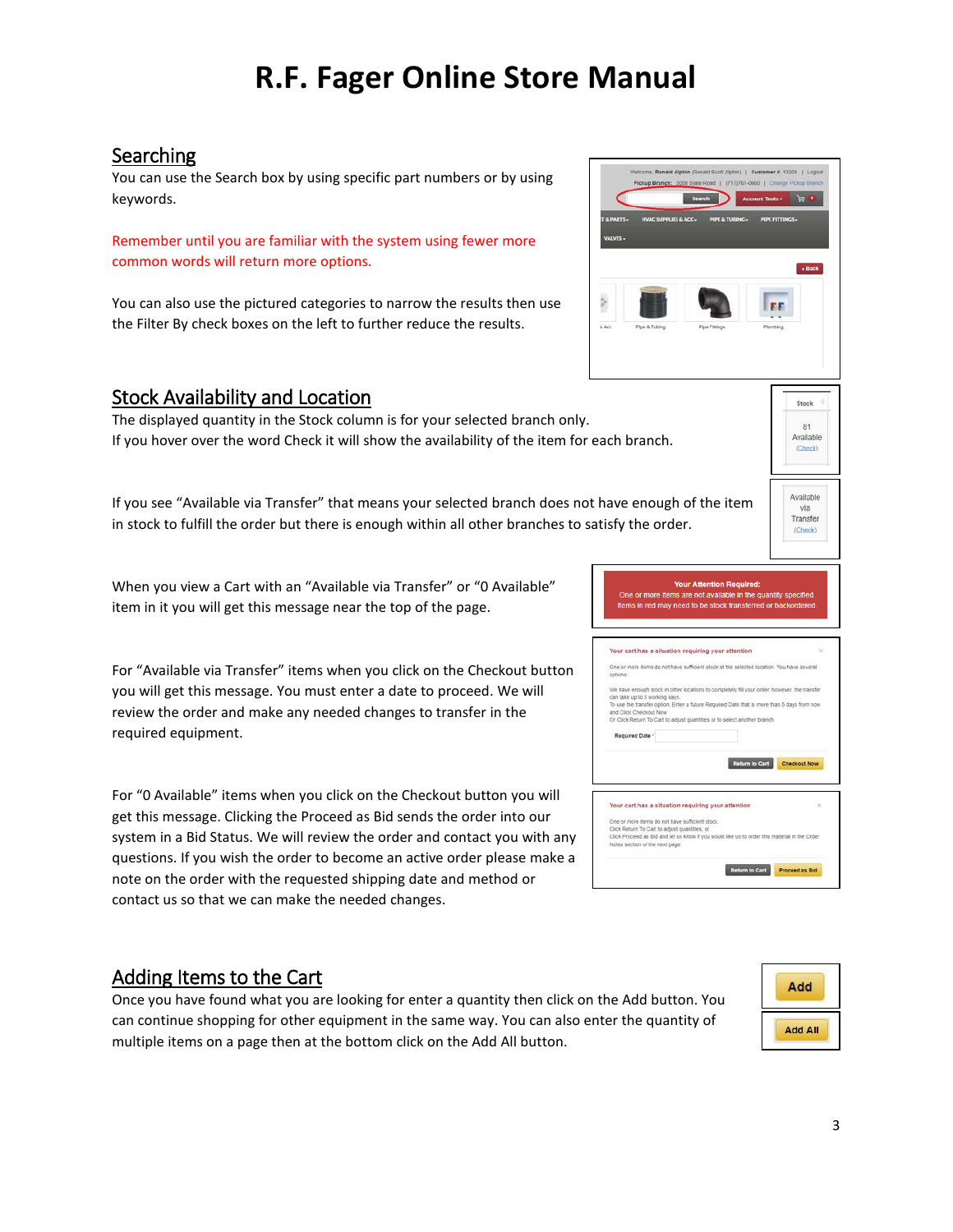### <span id="page-3-0"></span>Completing a Stock Item Order

Click on the Shopping Cart button.

On the Shopping Cart page review your items, change quantities or remove items as needed then click on the Checkout button.

On the Place Order page complete the fields including the Order Notes. PO # - Enter your company's PO # or Reference

Job Name – End customer or Job Name

Ship Via – Customer Pickup, Fager Delivery or UPS.

If choosing Fager Delivery or UPS change the branch to Camp Hill.

UPS shipping charges are additional and will be added after the order has shipped.

Required Date – Date you would like to receive Fager Delivery orders or the date to ship UPS deliveries.

Order Mode - Bid Only, if you would like to receive an emailed Bid. Ship on specified date to receive the order on the Required Date.

Ship To – Select an address from the drop down list or choose Manually Enter Address to enter an address.

Order Notes – Enter Cross Streets, Delivery or Pick Up Time, special shipping instructions, etc...

Click on the Continue button

On the Order Summary page – Review your order, use the Back button to make changes, use the Print button to print a copy of the order, use the Hold Order button to hold the order for later online editing, use the Submit Order button to complete the order. After submitting the order an email will be sent to the default email address set for the account.

### <span id="page-3-1"></span>"Available via Transfer" or "0 Available" Item Orders

Click on the Shopping Cart button.

On the Shopping Cart page change quantities or remove item(s) then click on the Checkout button.



|                                        |                                                                                             | $^{12}$   | $rac{1}{2}$             | $\sim$                                                                                                                                           | be tree       |            |
|----------------------------------------|---------------------------------------------------------------------------------------------|-----------|-------------------------|--------------------------------------------------------------------------------------------------------------------------------------------------|---------------|------------|
| <b>SF Stee 19 Set 1966</b>             |                                                                                             | 31 mil 14 | Ltd open.<br>Once       | œ                                                                                                                                                | print         | u          |
| less link (TW (B)/InCrOss Foral stres- |                                                                                             | \$1.00 mm | USE autom<br><b>Use</b> | $+$                                                                                                                                              | 94.73         |            |
|                                        |                                                                                             |           |                         | <b>Spinster</b> Start                                                                                                                            |               |            |
|                                        |                                                                                             |           |                         |                                                                                                                                                  | <b>Summer</b> | si e       |
|                                        |                                                                                             |           |                         | $\label{eq:1} \begin{split} \mathcal{L}_{\text{max}}(\mathcal{L}_{\text{max}}) = \mathcal{L}_{\text{max}}(\mathcal{L}_{\text{max}}) \end{split}$ |               |            |
|                                        |                                                                                             |           |                         |                                                                                                                                                  |               |            |
|                                        |                                                                                             |           |                         |                                                                                                                                                  |               |            |
|                                        |                                                                                             |           |                         |                                                                                                                                                  |               |            |
| Order Details                          |                                                                                             |           |                         |                                                                                                                                                  |               |            |
| PO 8 °                                 | Teat1234                                                                                    |           |                         |                                                                                                                                                  |               |            |
| Job Name                               | Sept1234                                                                                    |           |                         |                                                                                                                                                  |               |            |
| Ship Via                               | UPS Greate                                                                                  |           | ٠                       |                                                                                                                                                  |               |            |
| Required Date*                         | 13/03/2018                                                                                  |           |                         |                                                                                                                                                  |               |            |
|                                        |                                                                                             |           |                         |                                                                                                                                                  |               |            |
| Order Mode <sup>-</sup>                | Ship on specified date.                                                                     |           | ٠                       |                                                                                                                                                  |               |            |
| Ship To -                              | Select an Option                                                                            |           |                         |                                                                                                                                                  |               | ٠          |
| Order Notes-                           |                                                                                             |           |                         |                                                                                                                                                  |               |            |
|                                        |                                                                                             |           |                         |                                                                                                                                                  |               |            |
|                                        |                                                                                             |           |                         |                                                                                                                                                  |               |            |
|                                        |                                                                                             |           |                         |                                                                                                                                                  |               |            |
|                                        |                                                                                             |           |                         |                                                                                                                                                  |               |            |
|                                        |                                                                                             |           |                         |                                                                                                                                                  |               |            |
|                                        |                                                                                             |           |                         |                                                                                                                                                  |               |            |
|                                        | (Maximum characters: 200) Characters left                                                   |           |                         |                                                                                                                                                  |               |            |
|                                        | (Oras: stretts, Delivery or Pick Up Time, Special Instructions, etc.)                       |           |                         |                                                                                                                                                  |               |            |
|                                        |                                                                                             |           |                         |                                                                                                                                                  |               |            |
| Continue To Next Step                  |                                                                                             |           |                         |                                                                                                                                                  |               |            |
|                                        | "If deemed secondary, applicable freight charges will be applied at the time of invoicing." |           |                         |                                                                                                                                                  |               | Continue > |

| Hit To                                            |                                                                |                                                   |                         |                           |                                           |          |                              |  |
|---------------------------------------------------|----------------------------------------------------------------|---------------------------------------------------|-------------------------|---------------------------|-------------------------------------------|----------|------------------------------|--|
| <b>BC Box 86</b><br><b>HAKAR</b><br>DYDS MAILDING | Forest Sock Apkin<br>Moore your, yet 123.67<br>sayangetayo Jon |                                                   |                         |                           |                                           |          |                              |  |
| Order Details                                     |                                                                |                                                   |                         |                           |                                           |          |                              |  |
| <b>Ordered By</b>                                 |                                                                | Acriaer facer Acrier                              | Stop Via                |                           |                                           |          | 67 OUR FRUCK - Facer Delsero |  |
| 804                                               | <b>TearCZSA</b>                                                |                                                   |                         | <b>Required Sate</b>      |                                           |          | DECREAN                      |  |
|                                                   | <b>Job Noine</b><br><b>StartLtM</b>                            |                                                   |                         | <b>Order Instructions</b> |                                           |          | <b>Sed</b>                   |  |
| Stands                                            |                                                                | Card 158                                          |                         |                           |                                           |          | w                            |  |
| <b>Fayer # Mig #</b>                              |                                                                | <b>Designation</b>                                |                         | <b>Bitle</b>              | <b>North</b>                              | $\infty$ | <b>Cut Britis</b>            |  |
| 17416                                             |                                                                | report Dasser VI * Elkini, 3/4" CH2 2580          |                         | <b>BLMV/48</b>            | 1.792<br><b><i><u>Pursuisting</u></i></b> | ż        | \$1.34                       |  |
| robn3                                             |                                                                | MAIL Colombia Chevy Safe Profit and Chev Room May |                         | \$1,275,7mg               | 1,155<br>Avenue                           | Cd.      | turb.                        |  |
|                                                   |                                                                |                                                   | Subsidiary              |                           |                                           |          | \$6.00                       |  |
|                                                   |                                                                |                                                   | <b>Sales Tax</b>        |                           |                                           |          | \$5.00                       |  |
|                                                   |                                                                |                                                   | <b>Shipping Hondore</b> |                           |                                           |          | \$1.30                       |  |
|                                                   |                                                                |                                                   | <b>Destac Road</b>      |                           |                                           |          | \$6.87                       |  |
|                                                   |                                                                |                                                   | <b>HIGHWAY</b>          |                           |                                           |          | <b>Bullet Order</b>          |  |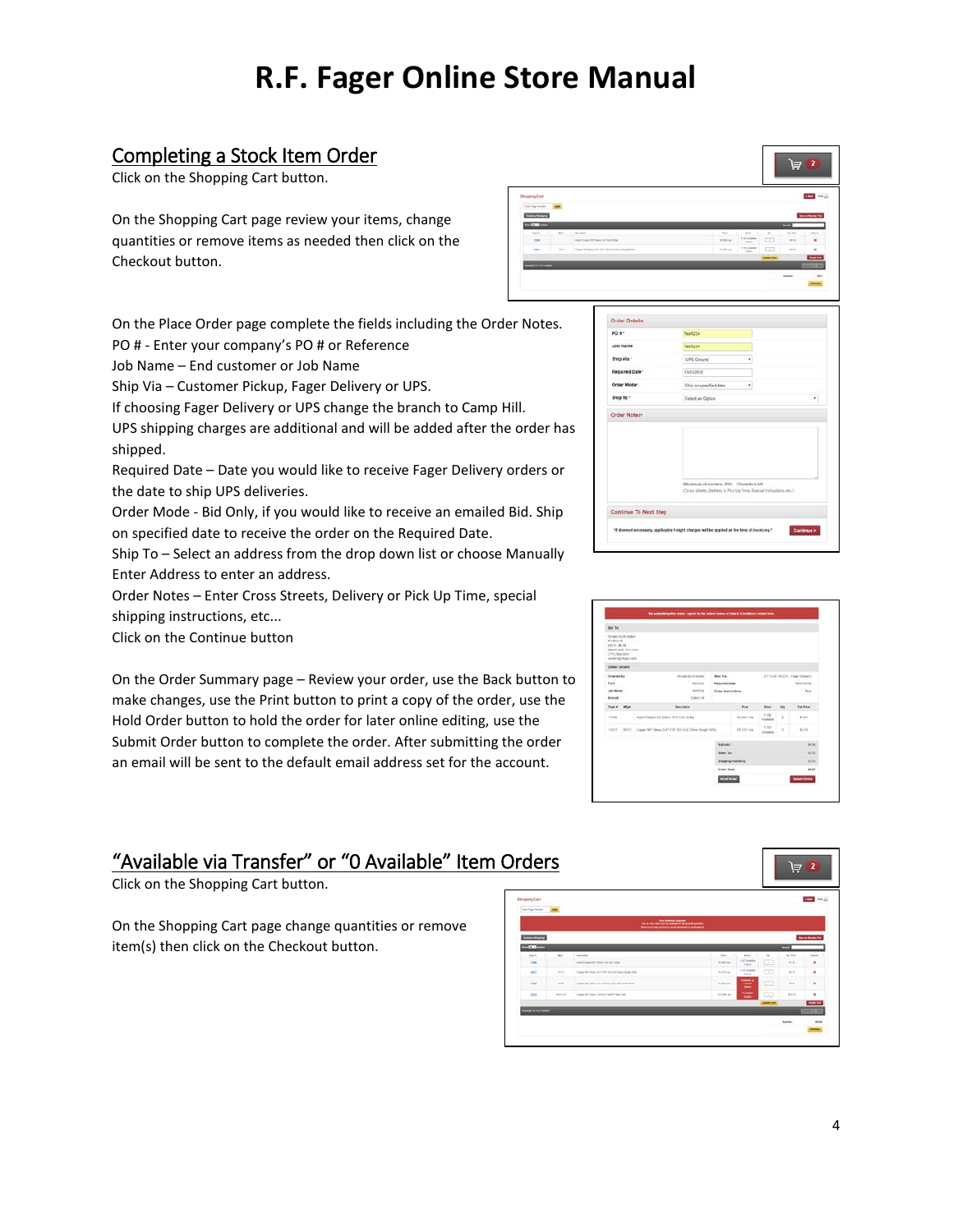When you view a cart with an "Available via Transfer" or "0 Available" item in it you will get this message near the top of the page.

With an "Available via Transfer" item if you click on the Checkout button you will get this message. You must enter a date to proceed. We will review the order to transfer in the required equipment. Please make a note on the order with the requested delivery date and if you want it Shipped Complete, Ship all Available or Will Call. Transfers will add a minimum of 2 days to the delivery time.

With a "0 Available" item if you click on the Checkout button you will get this message. Clicking the Proceed as Bid sends the order into the system in a Bid Status. We will review the order, contact you with any questions. If you wish the order to become an active order please make a note on the order with the requested shipping date and method.

On the Place Order page complete the fields including the Order Notes. PO # - Enter your company's PO # or Reference Job Name – End customer or Job Name Ship Via – Customer Pickup, Fager Delivery or UPS. If choosing Fager Delivery or UPS change branch to Camp Hill. UPS charges are additional and will be added after shipping. Required Date – Date you would like to receive the item(s). Order Mode - Bid Only, if you would like to receive an emailed Bid. Ship on specified date to receive the item(s) on the Required Date. Ship To – Manually Enter Address or select an address from the list. Order Notes – Enter any additional information.

Click on the Continue button

On the Order Summary page – Review your order, use the Back button to make changes, use the Print button to print a copy of the order, use the Hold Order button to hold the order for later online editing. Click on the Submit Order button to finalize the order. After submitting an order, a confirmation email is sent to the address on the account.

|                                                                                                                                                                                                                                                                           | <b>Your Attention Required:</b><br>One or more items are not available in the quantity specified.<br>Items in red may need to be stock transferred or backordered.                                                                                                                          |            |
|---------------------------------------------------------------------------------------------------------------------------------------------------------------------------------------------------------------------------------------------------------------------------|---------------------------------------------------------------------------------------------------------------------------------------------------------------------------------------------------------------------------------------------------------------------------------------------|------------|
|                                                                                                                                                                                                                                                                           | Your cart has a situation requiring your attention                                                                                                                                                                                                                                          | ×          |
|                                                                                                                                                                                                                                                                           | One or more items do not have sufficient stock at the selected location. You have several                                                                                                                                                                                                   |            |
| options:<br>can take up to 5 working days.<br>and Click Checkout Now                                                                                                                                                                                                      | We have enough stock in other locations to completely fill your order, however, the transfer<br>To use the transfer option, Enter a future Required Date that is more than 5 days from now<br>Or Click Return To Cart to adjust quantities or to select another branch                      |            |
| Required Date -                                                                                                                                                                                                                                                           |                                                                                                                                                                                                                                                                                             |            |
|                                                                                                                                                                                                                                                                           | m to Cart<br>Checkout Now                                                                                                                                                                                                                                                                   |            |
| Notes section of the next page.                                                                                                                                                                                                                                           | Your cart has a situation requiring your attention<br>One or more items do not have sufficient stock.<br>Click Return To Cart to adjust quantities, or<br>Click Proceed as Bid and let us know if you would like us to order this material in the Order<br>Return to Cart<br>Proceed as Bid | ×          |
| Order Details                                                                                                                                                                                                                                                             |                                                                                                                                                                                                                                                                                             |            |
| PO #+                                                                                                                                                                                                                                                                     | <b>Texn254</b><br>ı                                                                                                                                                                                                                                                                         |            |
| Job Name                                                                                                                                                                                                                                                                  | Text1254                                                                                                                                                                                                                                                                                    |            |
| Ship Via -                                                                                                                                                                                                                                                                | UPS Ground<br>٠                                                                                                                                                                                                                                                                             |            |
| <b>Required Date</b>                                                                                                                                                                                                                                                      | 10102210                                                                                                                                                                                                                                                                                    |            |
|                                                                                                                                                                                                                                                                           |                                                                                                                                                                                                                                                                                             |            |
| Order Mode <sup>+</sup>                                                                                                                                                                                                                                                   | ٠                                                                                                                                                                                                                                                                                           |            |
|                                                                                                                                                                                                                                                                           | Ship on specified date                                                                                                                                                                                                                                                                      | í.         |
| Ship To -                                                                                                                                                                                                                                                                 | Select an Option                                                                                                                                                                                                                                                                            |            |
|                                                                                                                                                                                                                                                                           | enon zwearnes: 200)<br>à theatr, Dolvely or PCC<br><b>Charach</b><br>Up Tana<br>es vet<br>Special Instructors, etc.)                                                                                                                                                                        |            |
|                                                                                                                                                                                                                                                                           | ed necessary, apparate treight cr<br>at the time of invoicing."                                                                                                                                                                                                                             | Continue > |
| .<br>Grae                                                                                                                                                                                                                                                                 |                                                                                                                                                                                                                                                                                             |            |
| w. ny                                                                                                                                                                                                                                                                     | up Via<br>r.kon<br>term<br><b>Required Sub</b><br>matoria                                                                                                                                                                                                                                   |            |
|                                                                                                                                                                                                                                                                           | <b>Stacking</b><br>Order Instructs<br>in in                                                                                                                                                                                                                                                 |            |
|                                                                                                                                                                                                                                                                           | fic Plus<br>no.                                                                                                                                                                                                                                                                             |            |
|                                                                                                                                                                                                                                                                           | irstram<br>xxcoca<br>1134<br>\$1,555 FM<br>a,<br>×                                                                                                                                                                                                                                          |            |
| ter Co                                                                                                                                                                                                                                                                    | 1,155<br>0.357 m<br>tich.<br>a partition due de                                                                                                                                                                                                                                             |            |
|                                                                                                                                                                                                                                                                           |                                                                                                                                                                                                                                                                                             |            |
| <b>Order Notes</b><br>Continue To Next Step<br>B131<br>lipoat (olf Apho<br>PC Bix 88<br>Will all all III<br>Mart Will IVI 175<br>1775 Walcolo<br>Order Ont<br>104<br>Job Norva<br>swa<br>$\mathcal{E}_{\text{opt}}(t) = \mathcal{E}_{\text{opt}}(t)$<br>17438<br>mn ms of |                                                                                                                                                                                                                                                                                             |            |

### <span id="page-4-0"></span>Online Payment

We currently do not accept payment online. Credit account customers can check out and their account will be charged. Cash account customers can place a credit card on file to charge at checkout, stop in with payment before the delivery is made or C.O.D having a check in the exact amount for the driver when the delivery is made. If payment is not received in one of these ways the delivery will not be made.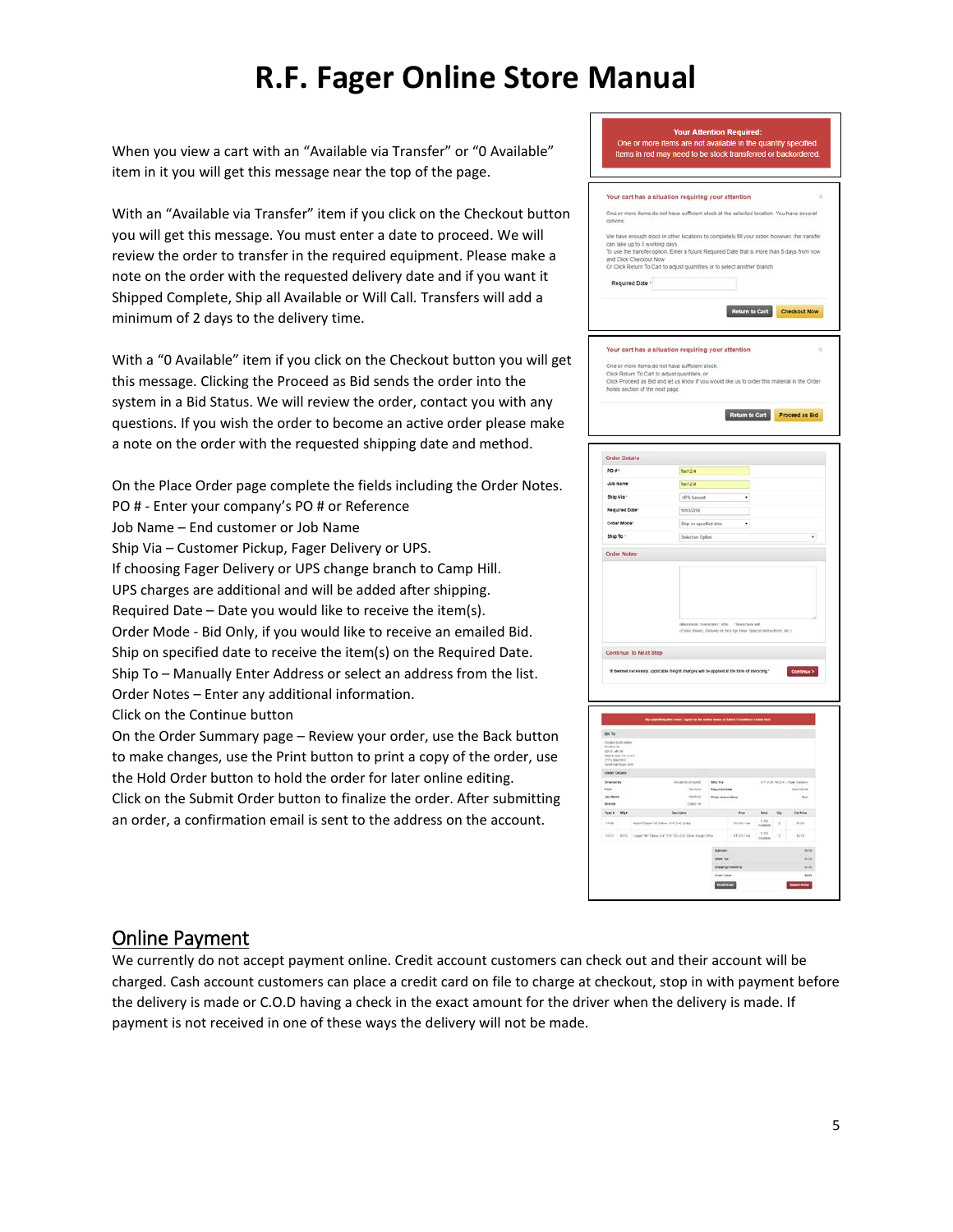### <span id="page-5-0"></span>Invoice Information

Online and in-store invoices can be viewed. The default invoice view is 30 days.

To view your invoices, click on the Account Tools button then click on My Account.

Click on the Invoices button.

You can enter search criteria like beginning date, end date and/or keyword to narrow the invoices viewed. Viewing a large quantity of invoices can cause your connection to slow greatly.

| View & Print Invoices |  |                                  |  |
|-----------------------|--|----------------------------------|--|
|                       |  | .<br><b>Ind Irentians</b>        |  |
|                       |  | 70006600<br>all responses to the |  |

My Reorder Pads

#### <span id="page-5-1"></span>Reorder Pads

You can build reorder pads that all online users assigned to your account can access for standardized jobs or regularly ordered equipment for quicker checkout.

To create a Reorder Pad, build an order like normal then go to the cart. Click on the Save to Reorder Pad button.

Enter the name and any notes about the reorder pad then click on the Save Reorder Pad button.

You can also add to or replace an existing reorder pad from this page.

|               |          | Create New York Park                                     | Add To I Healthca Resorter Park                                 |                                                                   |                 |              |
|---------------|----------|----------------------------------------------------------|-----------------------------------------------------------------|-------------------------------------------------------------------|-----------------|--------------|
|               |          | <b>Rening Port Role</b><br>the product of the control of | Shores or Groing Roman Pair<br>in teachings.                    |                                                                   |                 |              |
|               |          | <b>Service</b>                                           | Water in London, from the First<br>6-looper (with planning Tai) |                                                                   |                 |              |
|               |          | <b>Star Season Pat</b>                                   | <b>Bare former Pad</b>                                          |                                                                   |                 |              |
| <b>Tape E</b> | The Mary |                                                          | <b>Technical</b>                                                | <b>Bus</b>                                                        | Box 24 - Saltan |              |
| 42%           | er te im | - This deriver (there) I go finds Carl Suite             |                                                                 | $\mu$ process $\frac{1}{2}$ and $\frac{1}{2}$ . The $\frac{1}{2}$ |                 | <b>BRITT</b> |

### <span id="page-5-2"></span>Viewing a Reorder Pad

To view your invoices, click on the Account Tools button then click on My Reorder Pads.

When viewing a reorder pad, you can change item quantities and remove items, if you make changes be sure to click on the Update button. If you click on the Add All button the items with a quantity of 1 or greater will be added to the cart in the specified quantities.

### <span id="page-5-3"></span>To Cancel or Change an Order

If the order has not yet been completed click on the Back button in the upper right until you are back at the shopping cart item view. Remove items or change quantities. If all items are removed you are done. If you change a quantity you can proceed as normal.

If you need to cancel or change an order after it has completed the submittal process please call in to one of our locations or your outside salesman as soon as possible to have the order canceled or changed.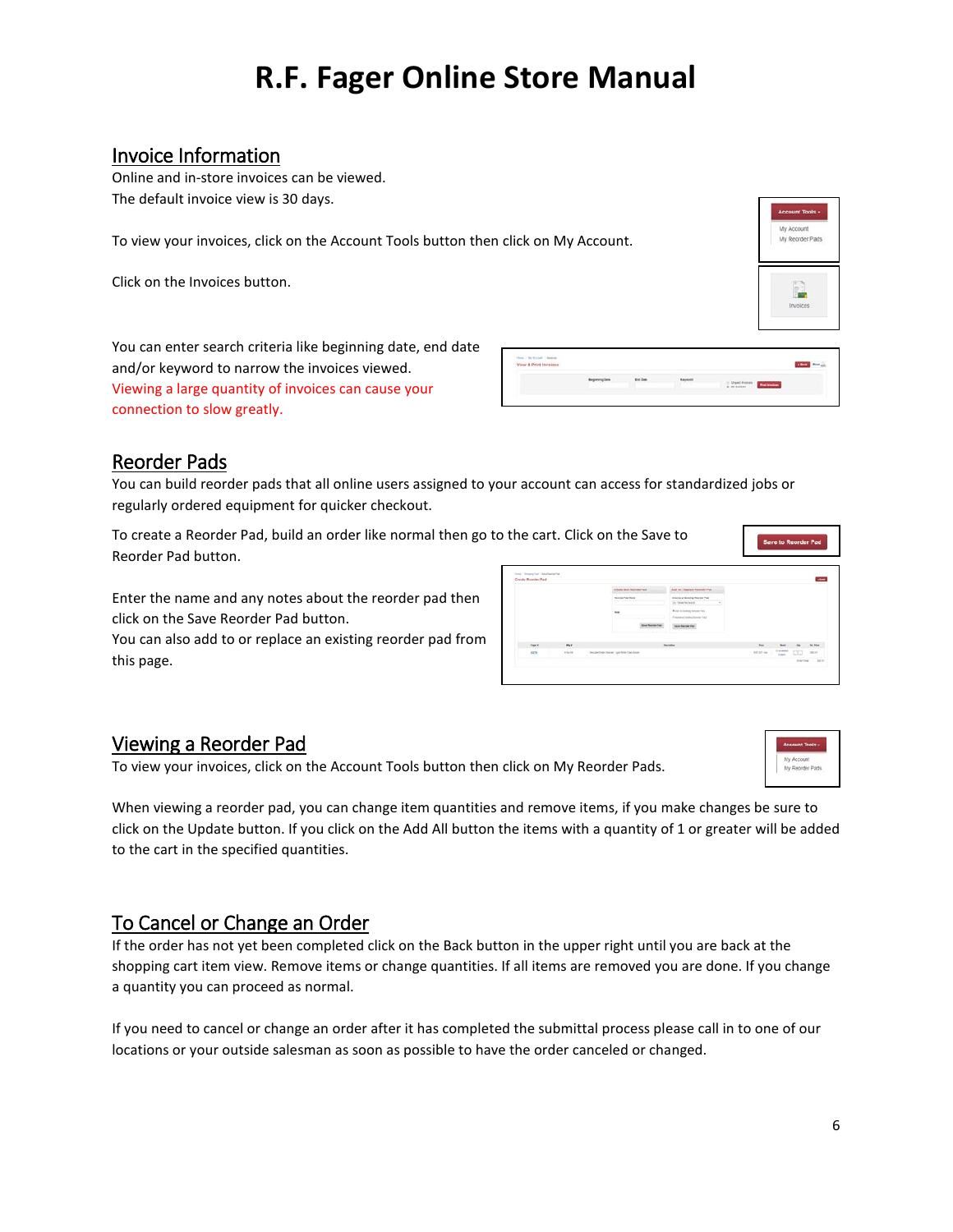### <span id="page-6-0"></span>Holding an Order

Holding an order saves it on the Online Store server and does not get sent into the R.F. Fager Eclipse system. Held orders can only be viewed and edited online. Held orders can be opened, edited, re-held or completed as a normal order.

Create an order just like you would to purchase the equipment, then at the Order Summary page click on the gray Hold button at the bottom.

### <span id="page-6-1"></span>Viewing Held Orders

To view a Held Order, go to Account Tools\My Account then click on the Held Orders button. Click on the held order you want to open.

### <span id="page-6-2"></span>Saving Bids

Place items in your cart like you would for a regular order.

Click on the Shopping Cart symbol in the upper right.

Click on the Checkout button on the bottom right.

Enter a reference in your PO and Job Name fields so you can find it later. In the Ship Via field select the method of shipping you may want if you later turn this into an order. We suggest Customer Pickup as that has the least potential for problems.

Enter a date in the Required Date field.

In the Order Mode field select Bid Only.

Enter any additional information in the Order Notes then click on the Continue button in bottom right.

On the Order Summary page click on the Submit Order button in the bottom right. The bid will be sent to the email address on the account the same as an active order.

### <span id="page-6-3"></span>Viewing Open Orders / Bids

In the upper right click on the Account Tools button then select My Account.

On the My Account page click on the Open Orders / Bids button.

You can enter search criteria beginning date, end date and/or keyword to narrow the quantity viewed. To open one or multiple order/bid(s) select the box(s) in the view column then click on the View Selected button. To close the order/bid click the Back button at the top right.





芦



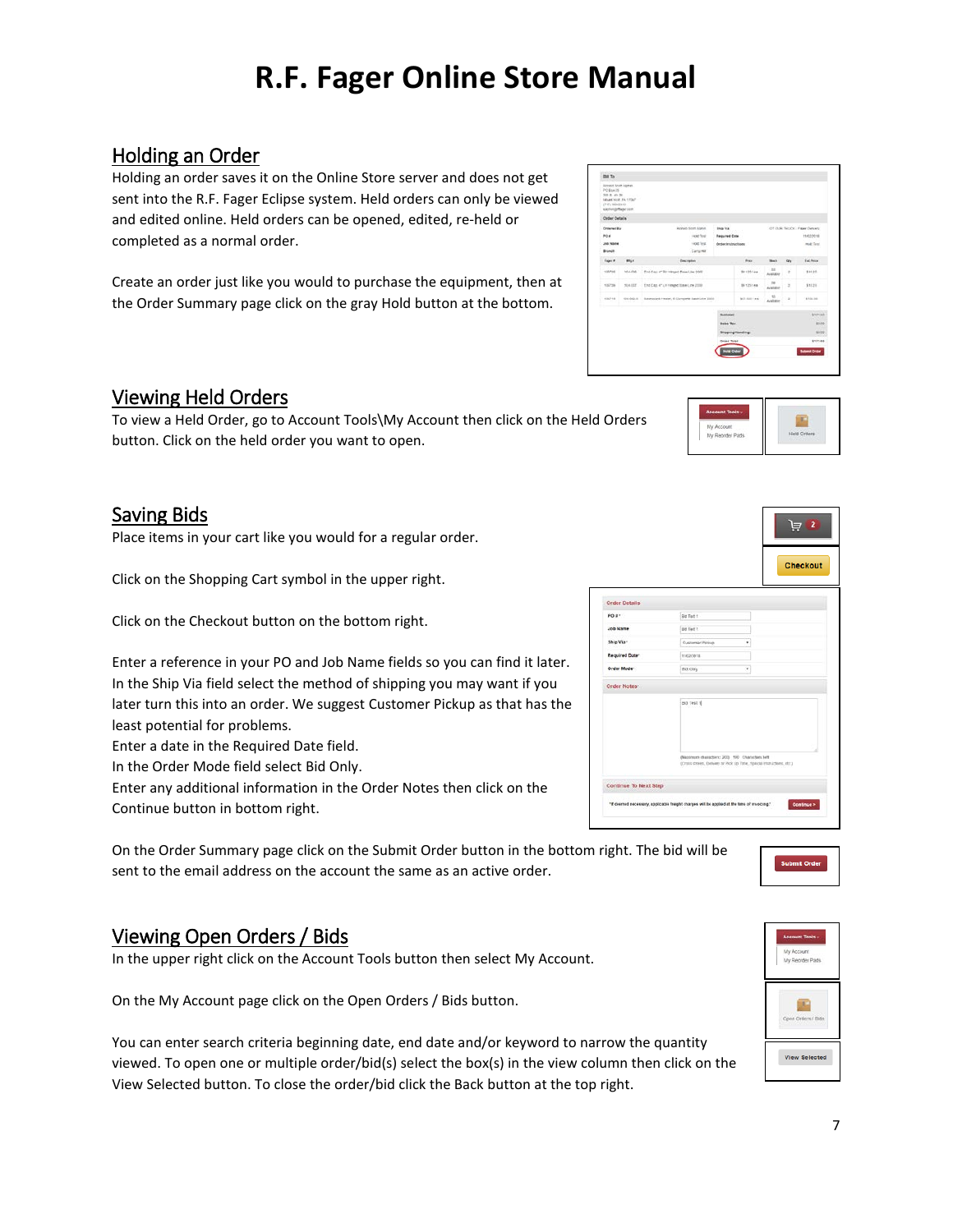### <span id="page-7-0"></span>Turning a Bid into an Order

In the upper right click on the Account Tools button then select My Account.

On the My Account page click on the Open Orders / Bids button.

On the Open Orders / Bids page you can enter search criteria beginning date, end date and/or keyword to narrow the Open Orders / Bids viewed. To open one or multiple order/bid(s) select the box(s) in the view column then click on the View Selected button. To close the order/bid click the Back button at the top right.

On the Detailed Order View page for the Order / Bid you selected, you can change quantities, add individual line items or Add All. If you click on the Add All button the items with a quantity of 1 or greater will be added to the cart in the specified quantities.

#### <span id="page-7-1"></span>Viewing your Account Summary

In the upper right click on the Account Tools button then select My Account.

On the My Account page click on the Account Summary button.

The Account Summary page shows your Account from a few different points of view for your reference.

| <b>Account Balance</b> |        |               |                  |                  |                        |
|------------------------|--------|---------------|------------------|------------------|------------------------|
| Future Crosses:        | \$0.00 | Deposits:     | \$0.00           | Payment<br>Days: | $\mathbf{0}$           |
| <b>Ourrent Orders:</b> | \$0.00 | Orders:       | \$0.00           | Terms:           | Net Due On<br>Invoice. |
| 31-80:                 | \$0.00 | MTD Soles     | 50.00            | Credit Limit     | \$10,000.00            |
| G1-DO:                 | \$0.00 | VTD Sales:    | \$0.00           | Available:       | \$10,000.00            |
| 91-120:                | \$0.00 | 6-Mo Average: | \$0.00           | Last Sale:       | 03/01/2017 /<br>\$0.00 |
| Over 120:              | 50.00  | 6-Mo High:    | \$0.00<br>$\sim$ | Last.            | 12/30/1699 /           |
| Total:                 | \$0.00 |               |                  | Payment          | \$0.00                 |

### <span id="page-7-2"></span>Viewing and updating your Online Customer Profile

In the upper right click on the Account Tools button then select My Account.

On the My Account page click on the Customer Info button.

Any changes made here affect online ordering only. If you do change something click on the Update Profile button to save the changes.

If you need to change your account Bill To information please contact the R.F. Fager Credit Department at 717- 761-0660.



| Account Tools -               |
|-------------------------------|
| My Account<br>My Reorder Pads |
|                               |
|                               |
|                               |
| Coen Orders / Bids            |
|                               |
|                               |
| <b>View Selected</b>          |